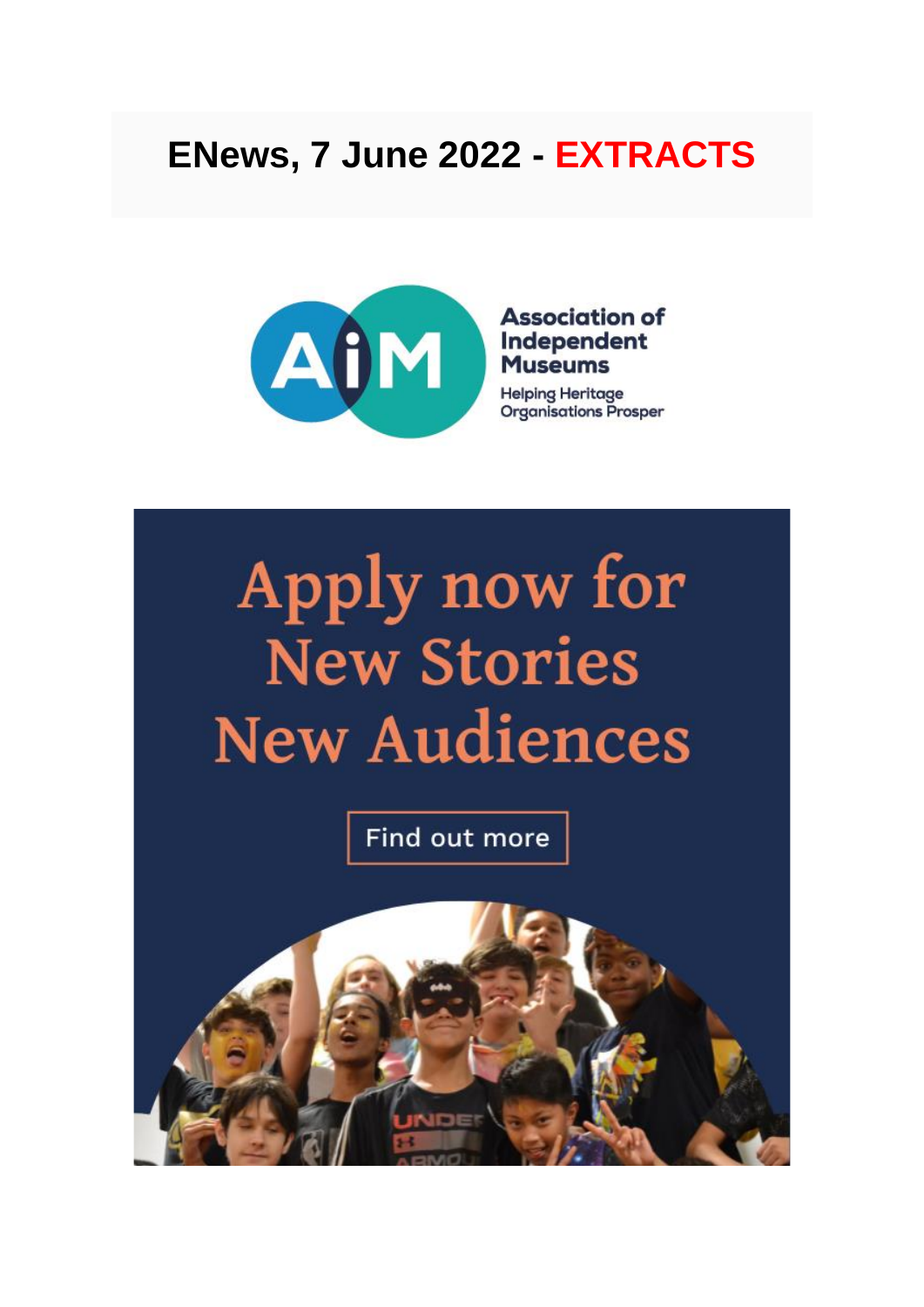### **New Stories New Audiences open for applications**

We're pleased to open applications for our New Stories New Audiences grants, inspiring small museums to stay relevant to your audiences and to increase your impact by identifying new stories and working with a new partner, to work differently and try something new.

Funded by National Lottery Heritage Fund, New Stories New Audiences is open to all AIM members in the small museum category (up to 20,000 visitors). AIM members in England, Scotland, Wales and Northern Ireland are all eligible to apply.

The closing date for applications isn't until 31 October 2022, but we're hosting a workshop for potential applicants at 11am on Wednesday 22 June. This is an opportunity to find out if this grant scheme is right for you, ask your questions and get initial feedback on your project idea.

#### **[Find out more about New Stories New Audiences](https://nam12.safelinks.protection.outlook.com/?url=https%3A%2F%2Faim-museums.us8.list-manage.com%2Ftrack%2Fclick%3Fu%3Da42e8f18624218dfa43a3ae7c%26id%3Dc278358358%26e%3Df4debb0c75&data=05%7C01%7C%7Cb63b2eb9cff1461b150608da489b3bcc%7C84df9e7fe9f640afb435aaaaaaaaaaaa%7C1%7C0%7C637902128818782119%7CUnknown%7CTWFpbGZsb3d8eyJWIjoiMC4wLjAwMDAiLCJQIjoiV2luMzIiLCJBTiI6Ik1haWwiLCJXVCI6Mn0%3D%7C3000%7C%7C%7C&sdata=M3FPYTfeM9KZ0nYHMFBDdX6SPPjEG%2BYMU6E9Vwwdzik%3D&reserved=0)**

#### **[Book your place at the workshop](https://nam12.safelinks.protection.outlook.com/?url=https%3A%2F%2Faim-museums.us8.list-manage.com%2Ftrack%2Fclick%3Fu%3Da42e8f18624218dfa43a3ae7c%26id%3Dff6dcff00e%26e%3Df4debb0c75&data=05%7C01%7C%7Cb63b2eb9cff1461b150608da489b3bcc%7C84df9e7fe9f640afb435aaaaaaaaaaaa%7C1%7C0%7C637902128818782119%7CUnknown%7CTWFpbGZsb3d8eyJWIjoiMC4wLjAwMDAiLCJQIjoiV2luMzIiLCJBTiI6Ik1haWwiLCJXVCI6Mn0%3D%7C3000%7C%7C%7C&sdata=TZkTcMSds8413Rcw9473x%2Fd5kbBQwo1TC3SFSmfAzMk%3D&reserved=0)**



#### **Honours Week 14-17 June**

To celebrate the Queen's Jubilee year, the Cabinet Office are running a week of honour related virtual events. You can learn how the UK honours system works and how to make your own nomination for someone amazing. We'd love to see more people from the museum and heritage sector recognised for the brilliant work that they do.

#### **[Find out more](https://nam12.safelinks.protection.outlook.com/?url=https%3A%2F%2Faim-museums.us8.list-manage.com%2Ftrack%2Fclick%3Fu%3Da42e8f18624218dfa43a3ae7c%26id%3D0829b2f108%26e%3Df4debb0c75&data=05%7C01%7C%7Cb63b2eb9cff1461b150608da489b3bcc%7C84df9e7fe9f640afb435aaaaaaaaaaaa%7C1%7C0%7C637902128818782119%7CUnknown%7CTWFpbGZsb3d8eyJWIjoiMC4wLjAwMDAiLCJQIjoiV2luMzIiLCJBTiI6Ik1haWwiLCJXVCI6Mn0%3D%7C3000%7C%7C%7C&sdata=cTsnBgz61anO6J%2FOOEaKewv9KN5dhujfEaJCLm7Tz3w%3D&reserved=0)**